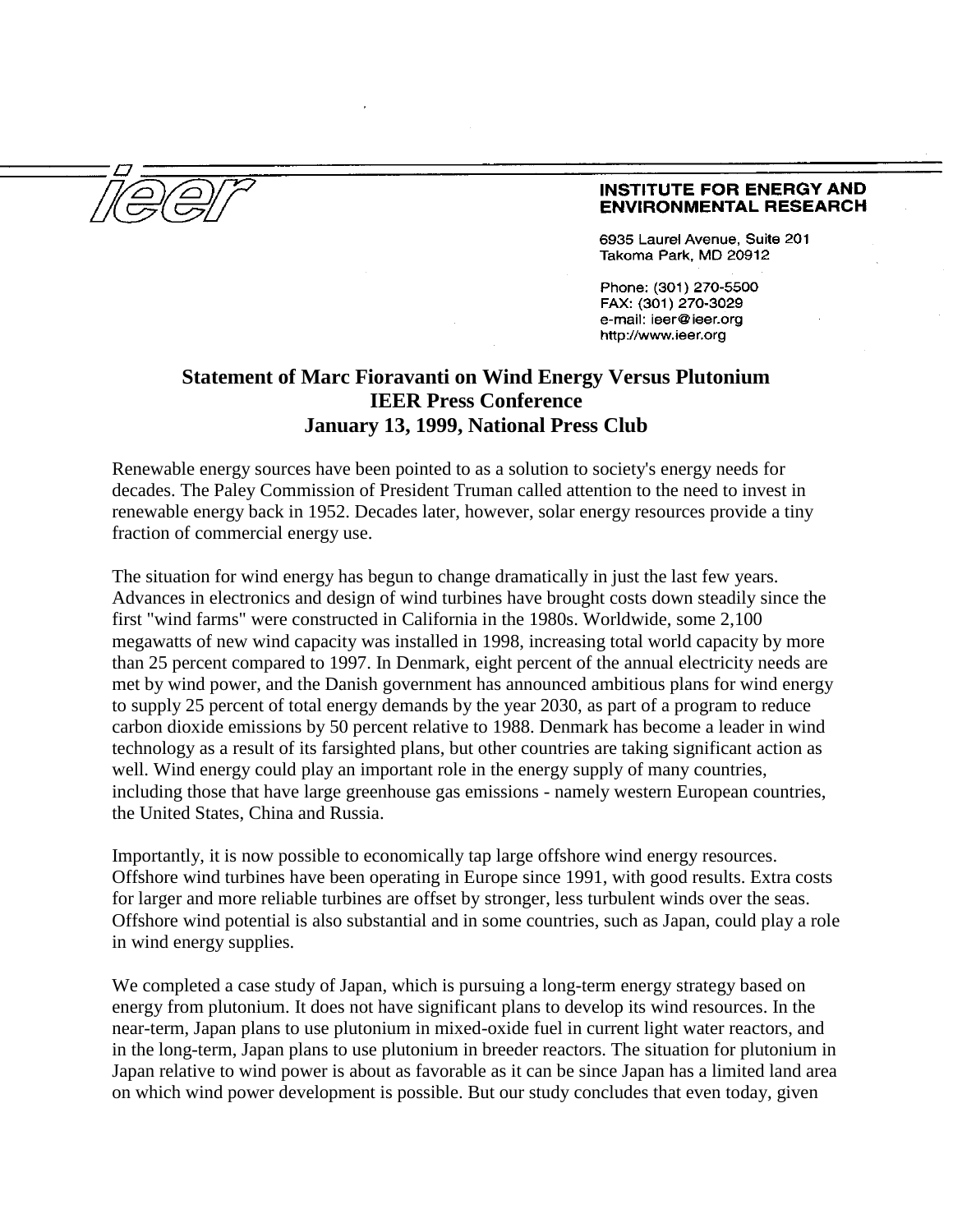developments in offshore wind technology, wind energy is much more economical than the use of plutonium as a fuel in Japan's nuclear reactors

In the near-term, we propose an aggressive strategy to replace the use of plutonium in mixed oxide (MOX) fuel with wind energy - most of which will likely be installed offshore. The current plutonium program calls for initiating MOX use in 2 reactors in 1999 and 16 to 18 reactors in the year 2010. Specifically, we found that a little more than 12,000 megawatts of wind capacity installed over the next ten years could generate as much electricity as Japanese power companies expect to generate by using MOX fuel. Moreover, we found that wind electricity can replace MOX fuel use and save money - on the order of hundreds of millions to a couple of billion dollars. The wind targets are ambitious for Japan, which does not have a mature wind industry comparable to Europe's, but they are nonetheless achievable. Our proposal for wind power in Japan in the year 2010 are one-third to one-fourth of the proposed level of wind energy development by American and European Wind Energy Associations for the same year.

Wind energy is also more favorable than plutonium as a fuel for the long-term. Breeder reactor technologies, on which long-term plutonium scenarios rest, have been the subject of billions of dollars of development - around \$10 billion in the Superphénix reactor alone - but have little to show for it. Our estimates of the electricity cost for breeder reactors is  $11 \notin$  per kilowatt-hour, possibly more. In comparison, offshore wind energy costs are projected to be less than  $6 \phi$  per kWh based on optimizing current technology for offshore conditions. Furthermore, there has been a clear trend toward downward costs for wind energy, while no such trend exists for breeder reactor technology. Even with added costs that may be necessary to accommodate the intermittent nature of the wind, such as energy storage or use of hydrogen as a fuel, the wind energy option is economically more attractive.

Wind energy development does need to proceed carefully. Wind turbines may affect marine or bird life. The environmental impacts of wind power should be carefully addressed during planning stages, and during operation, monitoring of environmental systems should take place as a matter of course. Environmental impacts of wind power, however, are clearly far lower than those of plutonium fuel use. Not only have radioactive discharges from plutonium processing facilities in the United Kingdom and France contaminated marine life and endangered human health, but the residual high-level waste will be a burden for generations to come.

The worldwide potential of wind energy and recent advances in technology, such as larger, more reliable turbines and offshore wind power platforms, have made electricity from wind far more economical in the near-term and much more promising in the long-term than plutonium. In both time frames, not only is wind energy more economical, but it also does not present environmental or nuclear proliferation problems that are inescapable with plutonium processing and use. Wind energy should now be considered as a practical long-term energy resource.

As such, public policies need to be geared to promoting wind energy to realize its potential and decrease the cost. We have evaluated a number of policies and proposals for introduction of wind energy. In view of United States commitments to the Kyoto Protocol and the need to move in the direction of a sustainable energy supply, we recommend that the government initiate a program to purchase 1,000 megawatts a year of wind capacity at least until the year 2010. These bids